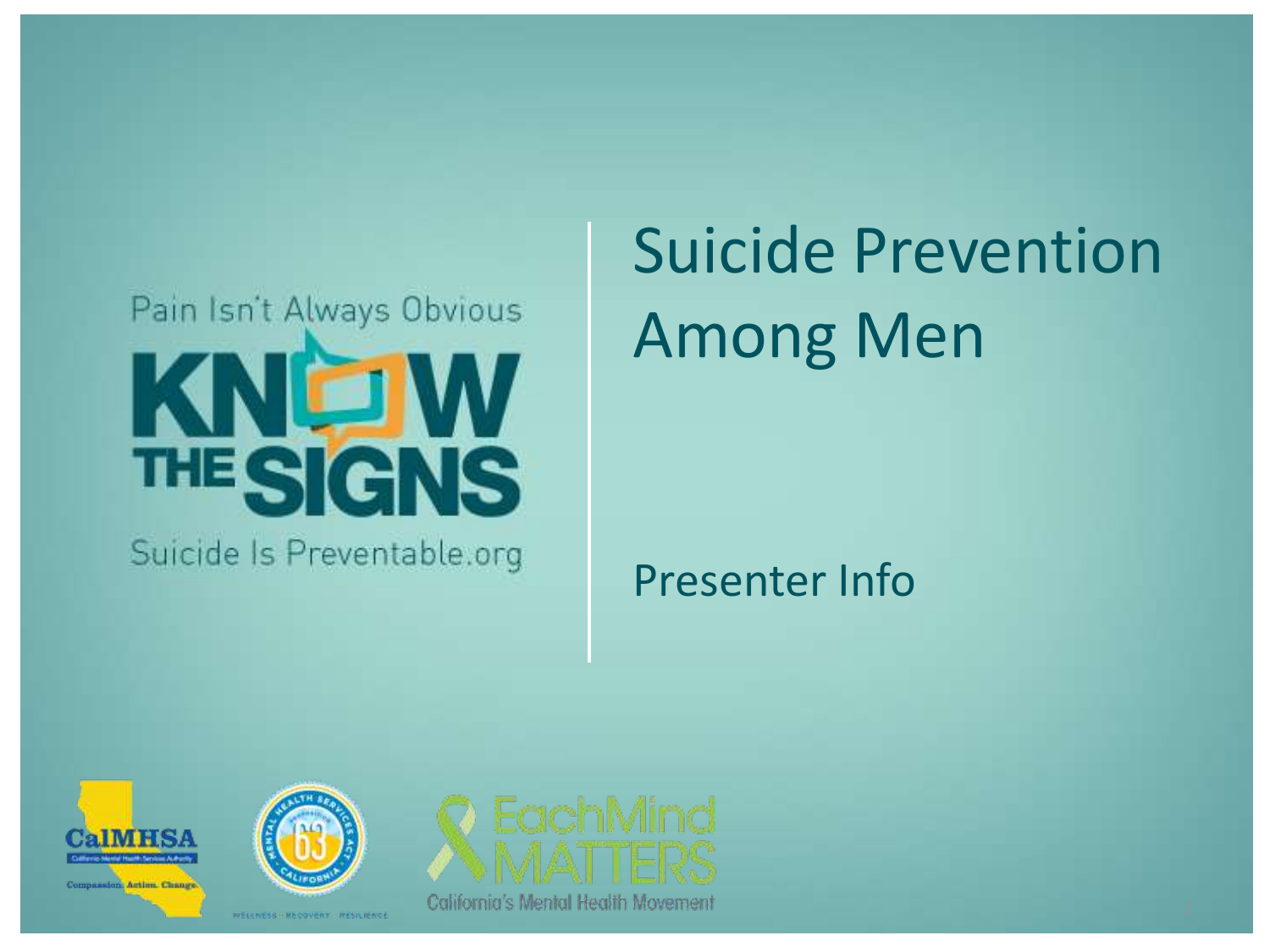# **R** Each Mind Matters

#### **Each Mind Matters is California's Mental Health Movement.**

We are millions of individuals and thousands of organizations working to advance mental health.

# **7 EachMind NMATTERS**

California's Mental Health Movement

**SanaMente** Movimiento de Salud Mental de California

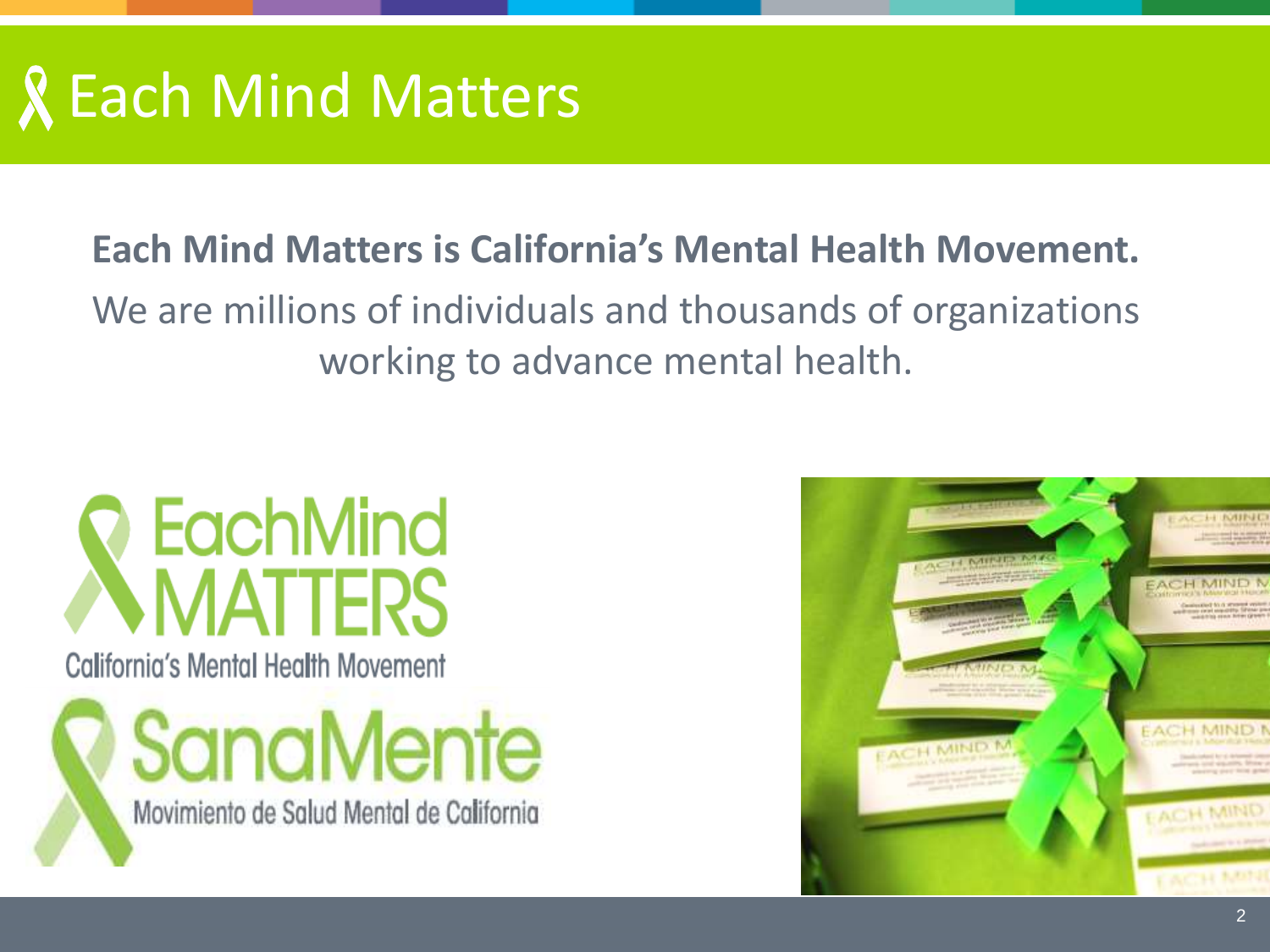# . Suicide Prevention – Know the Signs

A statewide suicide prevention social marketing campaign with the overarching goal to increase Californians' capacity to prevent suicide by encouraging individuals to **know the signs**, **find the words** to talk to someone they are concerned about, and to **reach out** to resources.



suicide**is**preventable.org elsuicidio**es**prevenible.org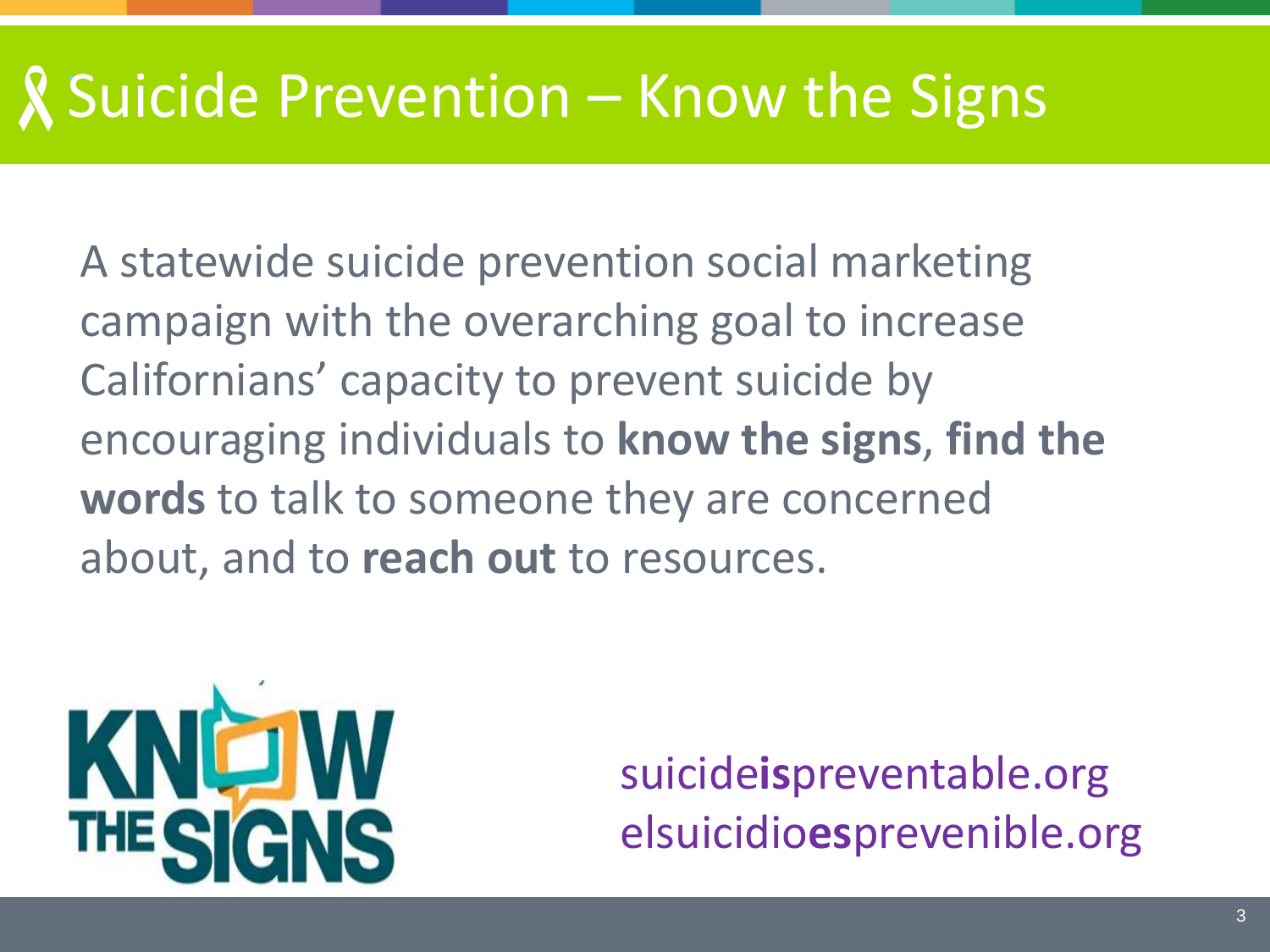# Why focus on Men?

- Men are at disproportionately high risk of suicide
	- Rates are rising among men in the middle years
- Warning signs of depression and suicide may be missed – or misinterpreted
- Men often use highly lethal means, such as firearms, in their attempts

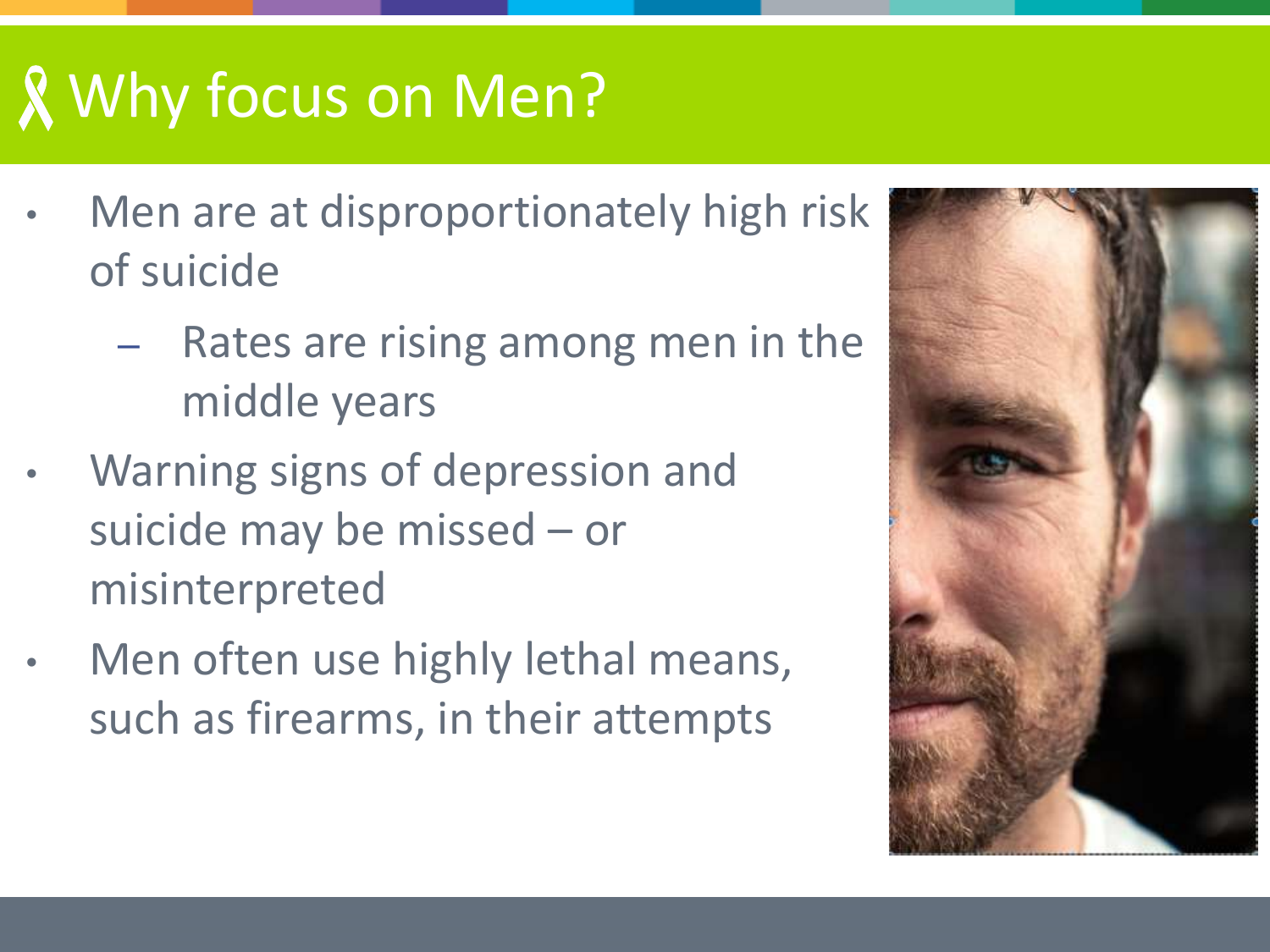### CA Data on Suicide Among Men

- From 1993-2013, 73,705 Californians died by suicide
	- 78% (57,176) of those who died were male
- In 2013, more than one-third of California men who died of suicide were between the ages of 45-64.
	- 70% of the men were White, followed by Hispanic (17%) and Asian/Pacific Islander (8%).



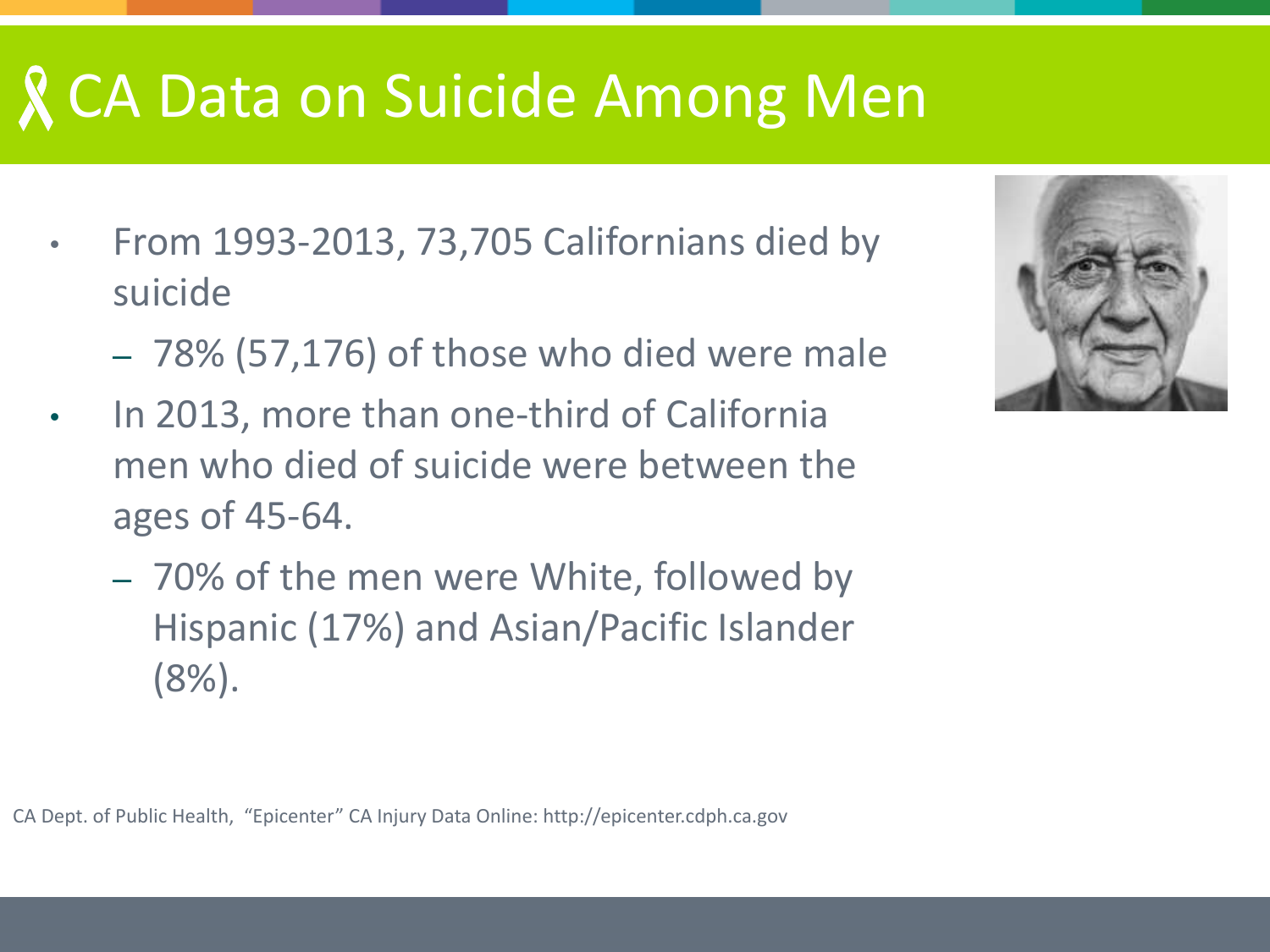# Means of Suicide

#### **Means of Suicide, California, 1993-2013**



n (18,286)

CA Dept. of Public Health "Epicenter" CA Injury Data Online: http://epicenter.cdph.ca.gov

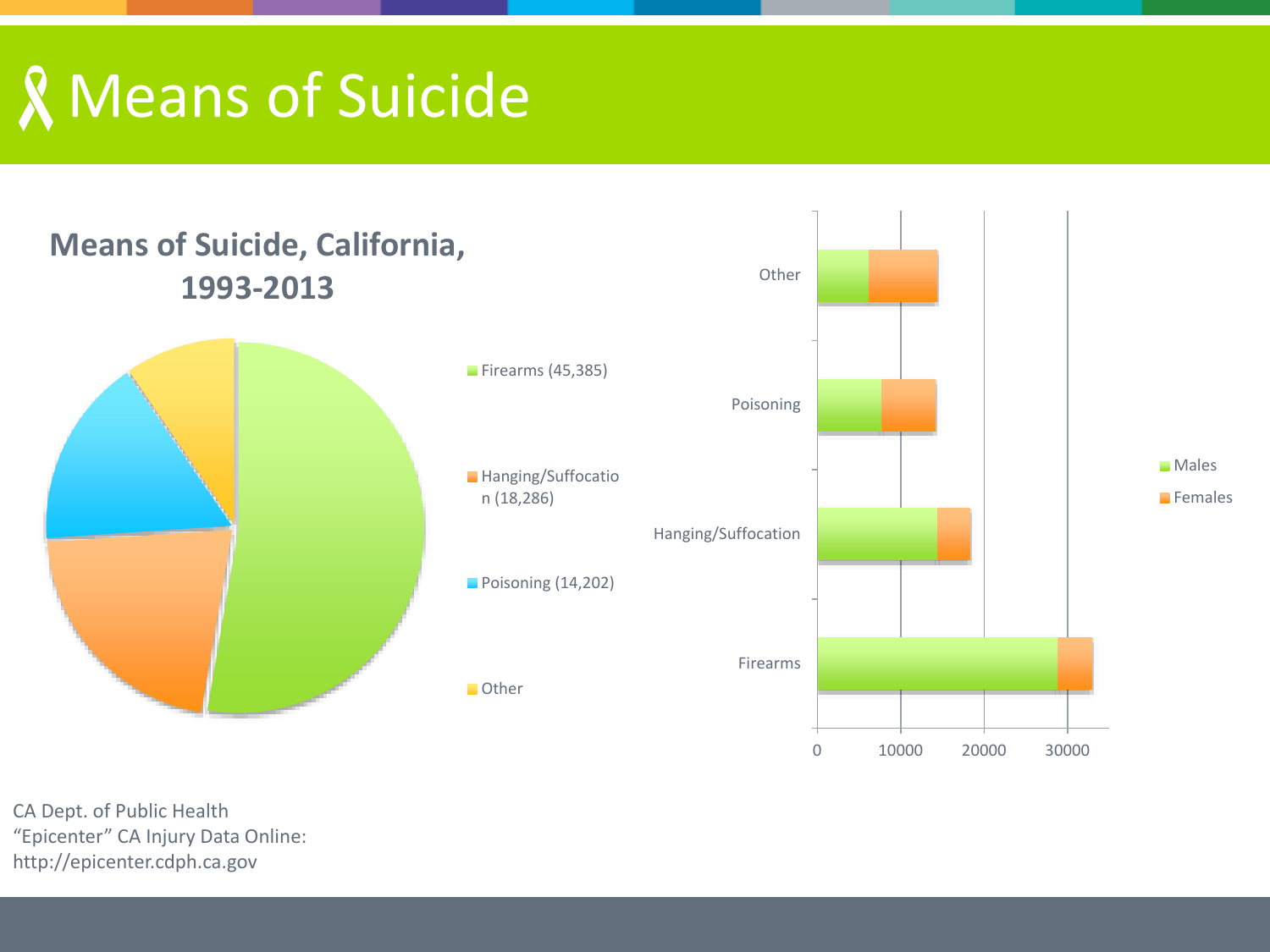#### Warning Signs and Risk Factors

#### Warning signs:

Specific behavioral or emotional clues that may indicate suicidal intent ("red flags")

#### Risk factors:

Conditions or circumstances that may elevate a person's risk for suicide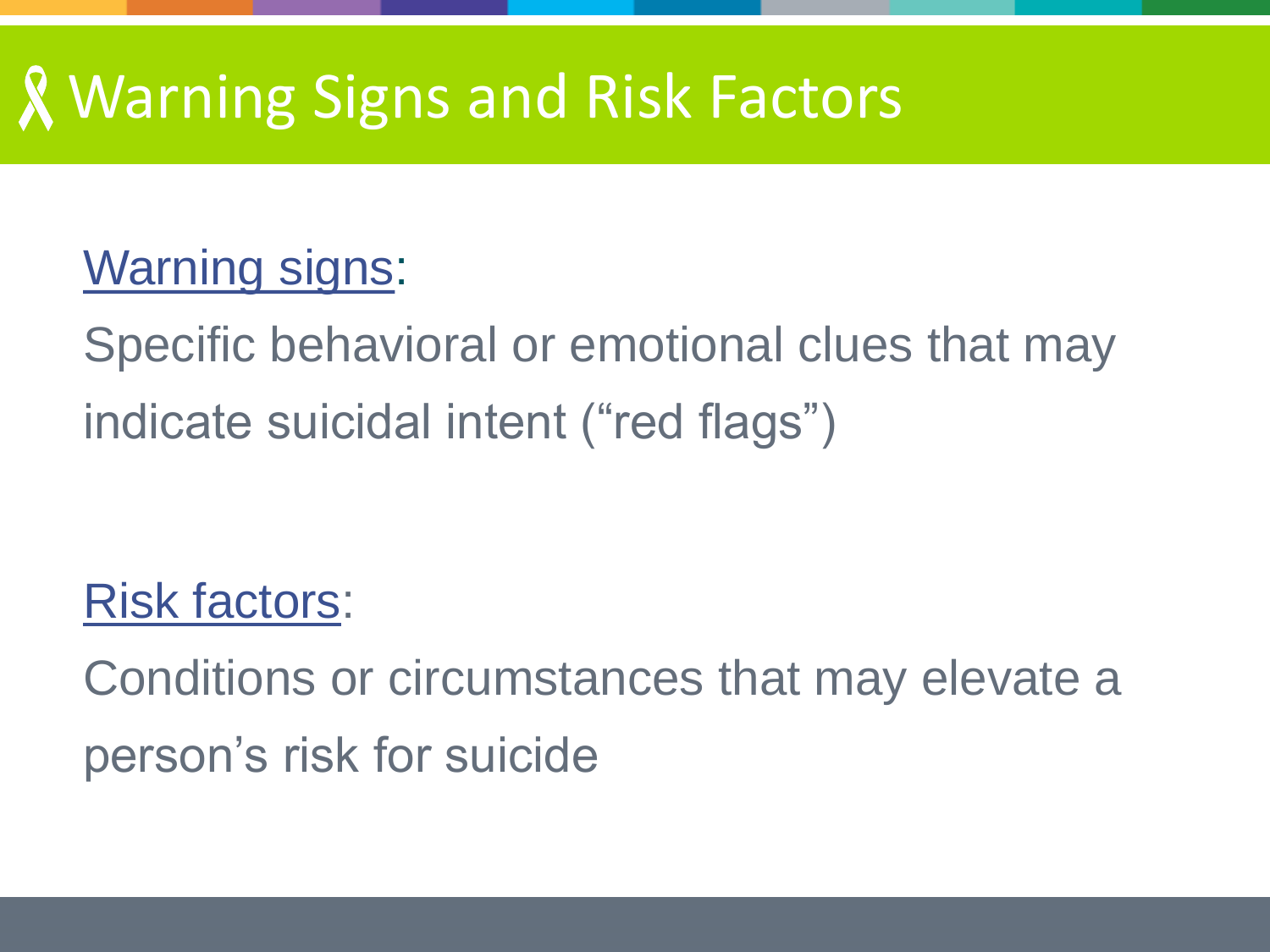# Critical Warning Signs

- Threatening to hurt or kill oneself, or talking of wanting to hurt or kill oneself
- Looking for ways to kill oneself (purchasing a gun, stockpiling pills, etc.)
- Talking or writing about death, dying, or suicide, when these actions are out of the ordinary for the person

*These are especially concerning when the behavior is new, has increased, or seems related to a painful event , loss or change*.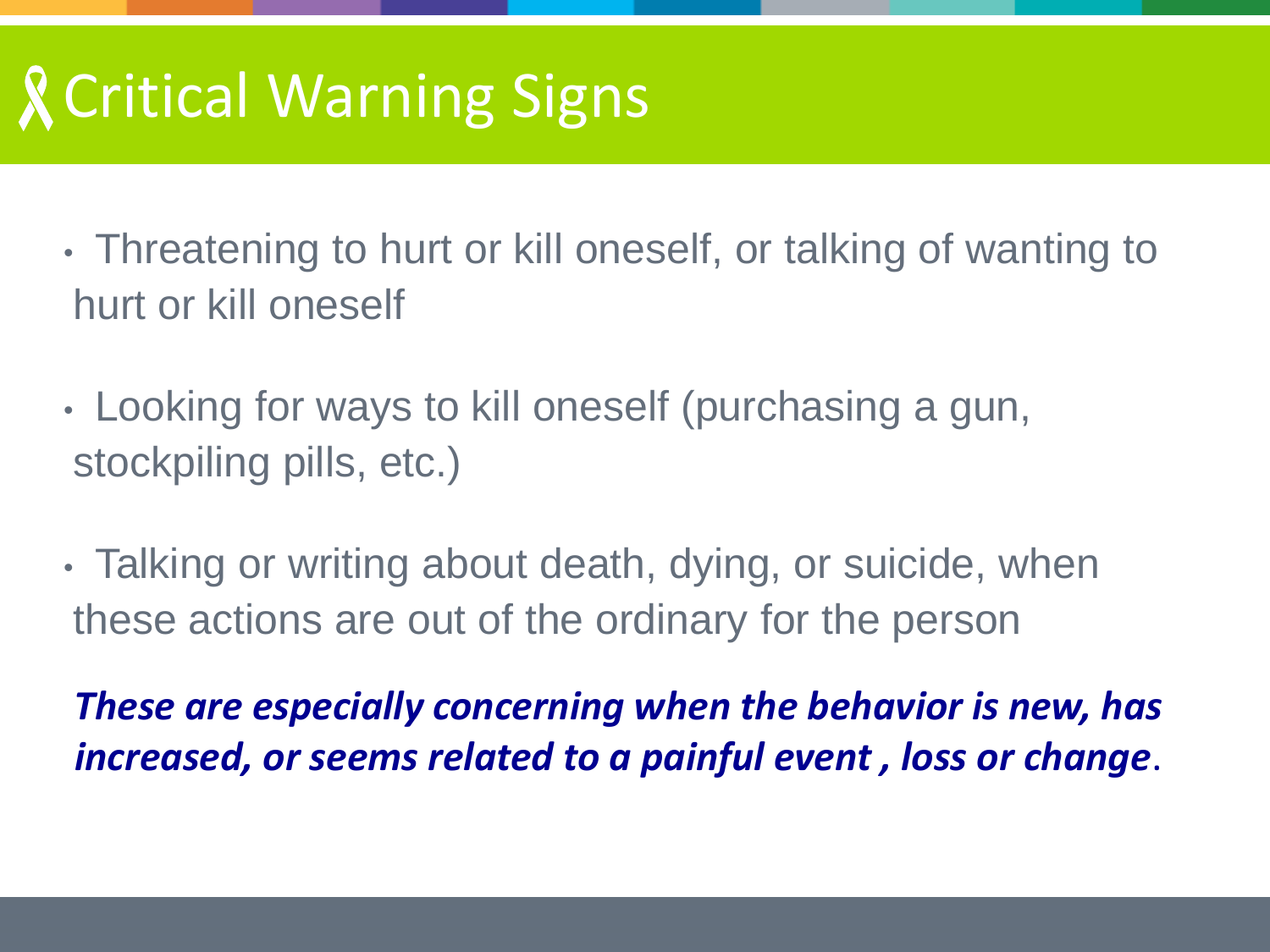### Additional Warning Signs for Men

- Feeling hopeless and/ or worthless; fear of becoming a burden.
- A preoccupation with death or a lack of concern about personal safety; recklessness.
- Feeling trapped, a sense of downward spiral and no way out
- Increasing use of substances, especially alcohol.
- Anger, irritability, resentment, seeking revenge
- Changes in sleep
- Withdrawal, isolation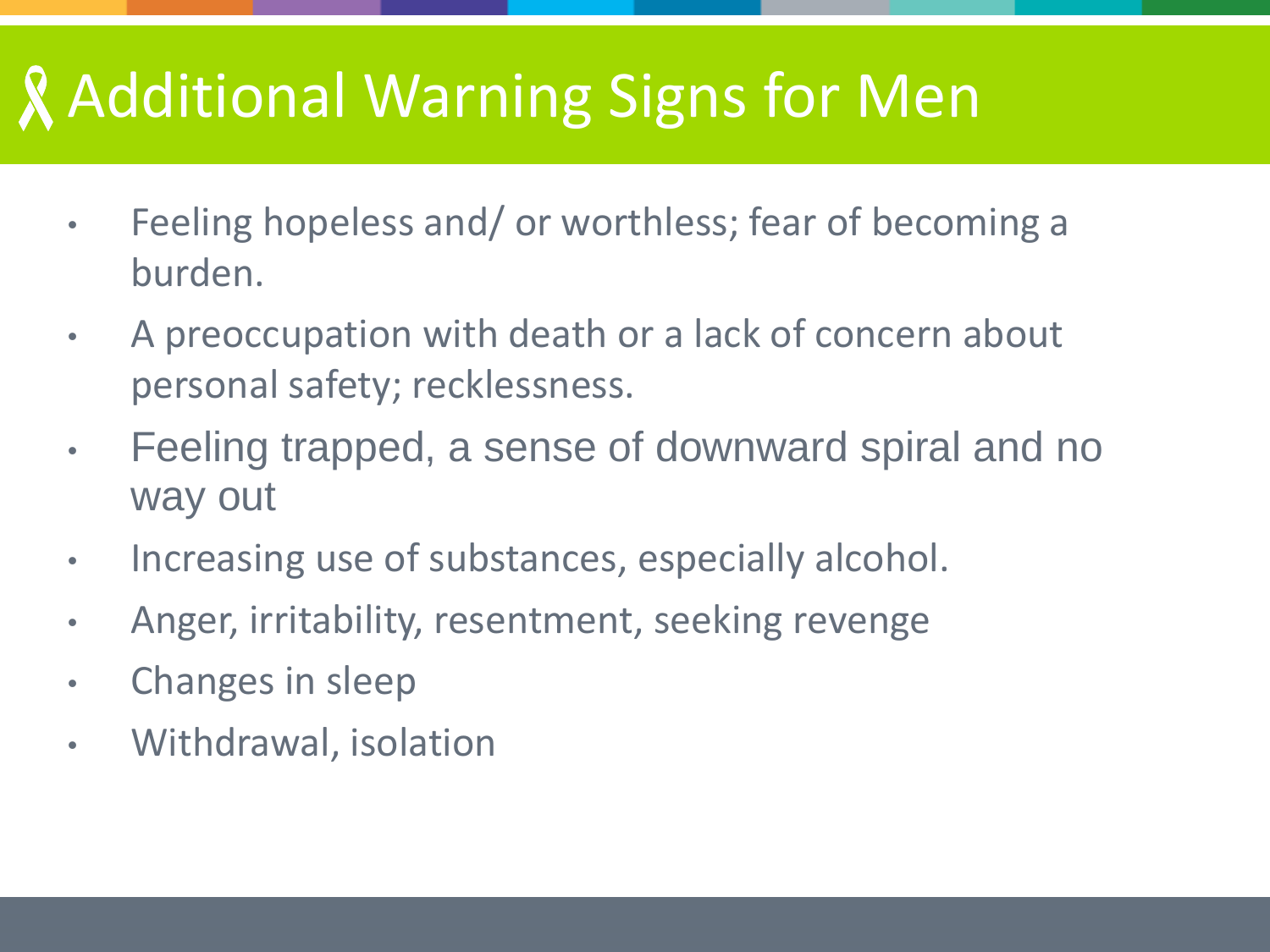# Risk Factors Among Men

- Depression or disrupted mood
- History of suicidal behavior or thinking
- Alcohol use disorders, intoxication
- Access to firearms
- Chronic or acute illness or disability
- Financial stressors both immediate (job loss, lay-offs) and/or ongoing (low income, low status occupation)

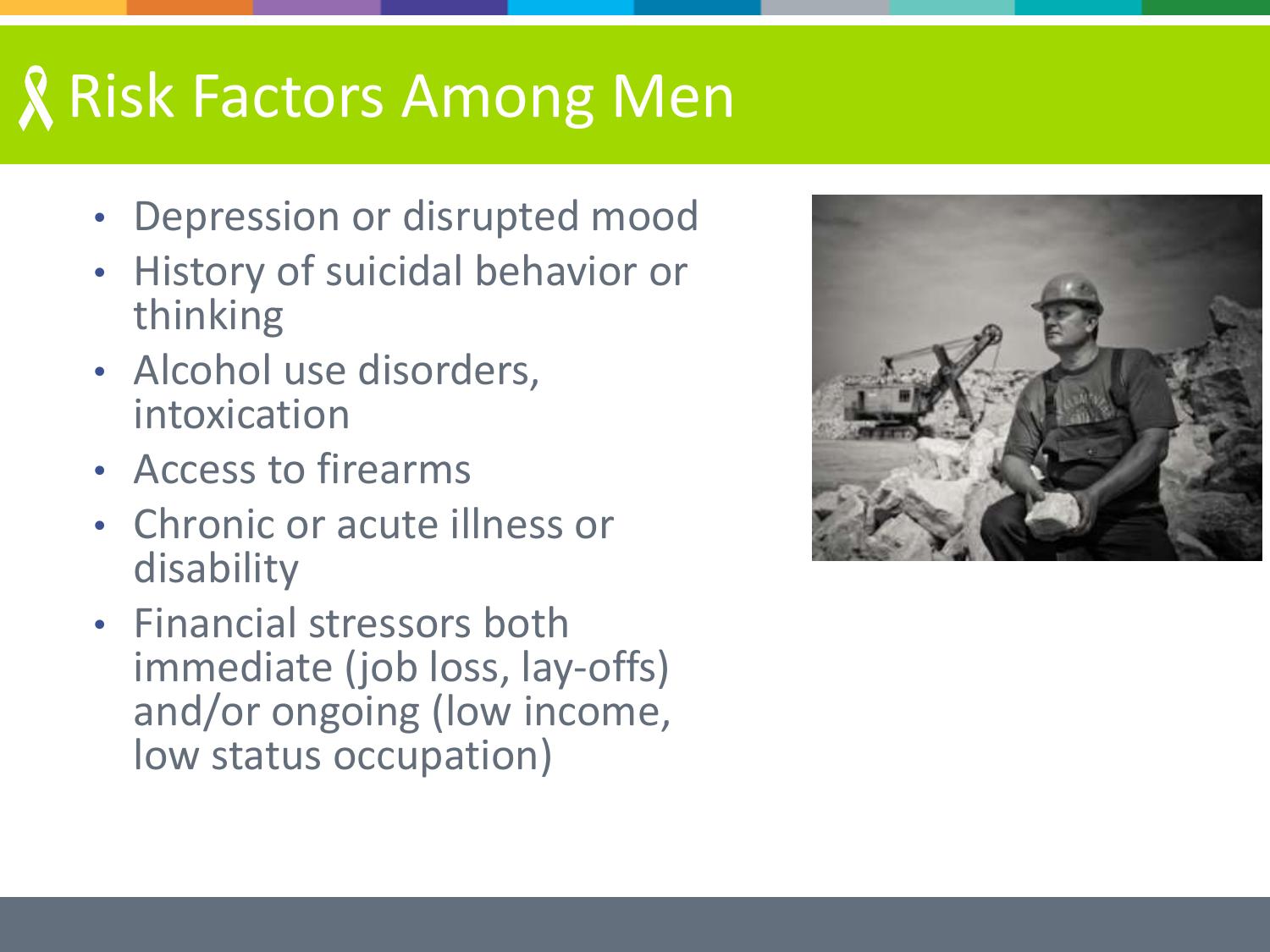#### Risk Factors Among Men (cont'd)

- Intimate partner problems (custody disputes, divorce, breakups, separation, intimate partner violence)
- Criminal justice involvement (arrest, incarceration, court cases, probation)
- At least one, and often many, life stressors that add up to a feeling of being overwhelmed, unable to turn things around.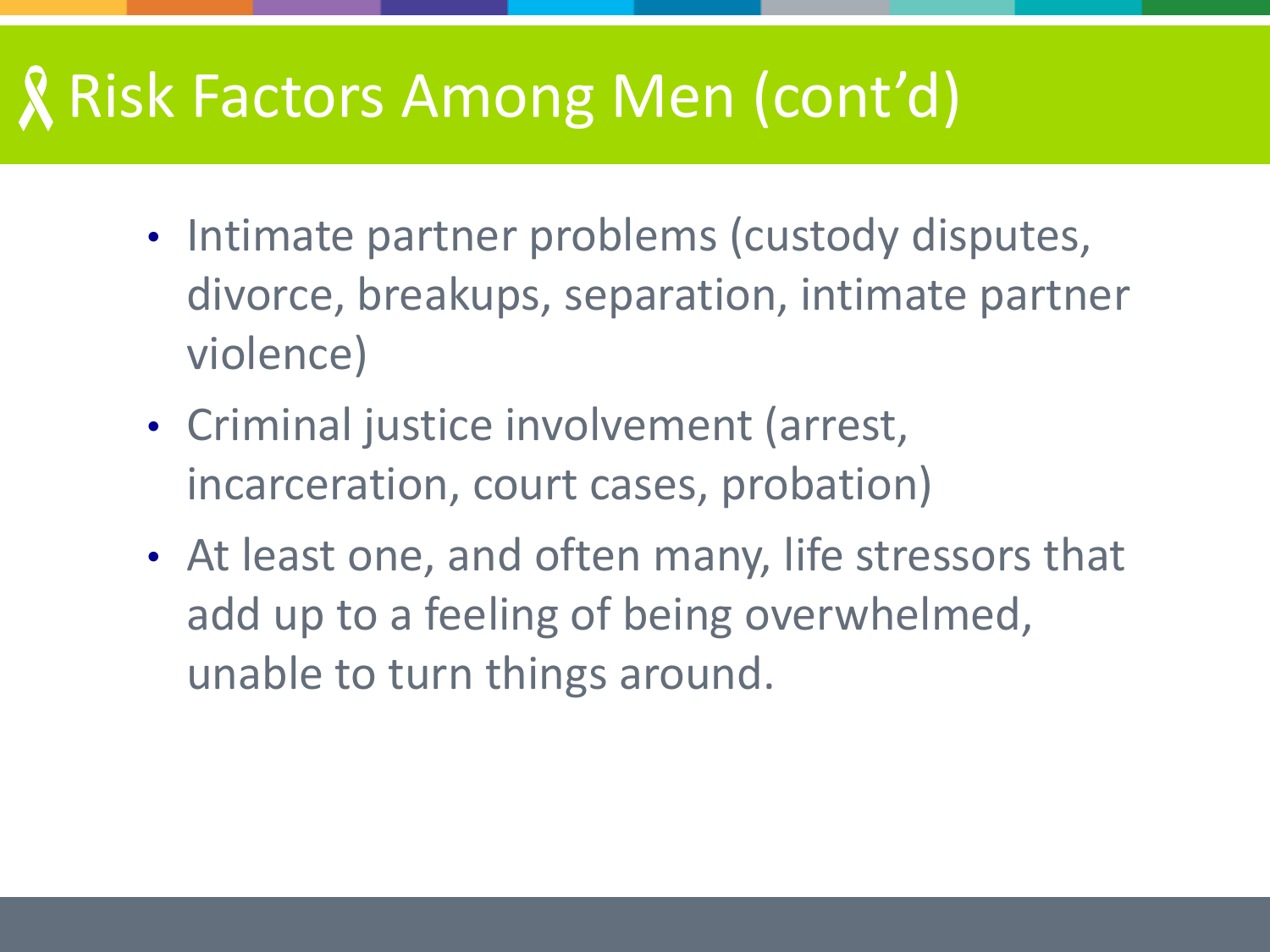### Sociocultural Risk Factors Among Men



• Men are often socialized to embody values such as strength, toughness, and being a good provider and protector of family and property

- Unhelpful conceptions of masculinity can become a barrier to help
- Their behavior and thinking may be easily misinterpreted
	- Family and friends might miss signs that "didn't look like depression".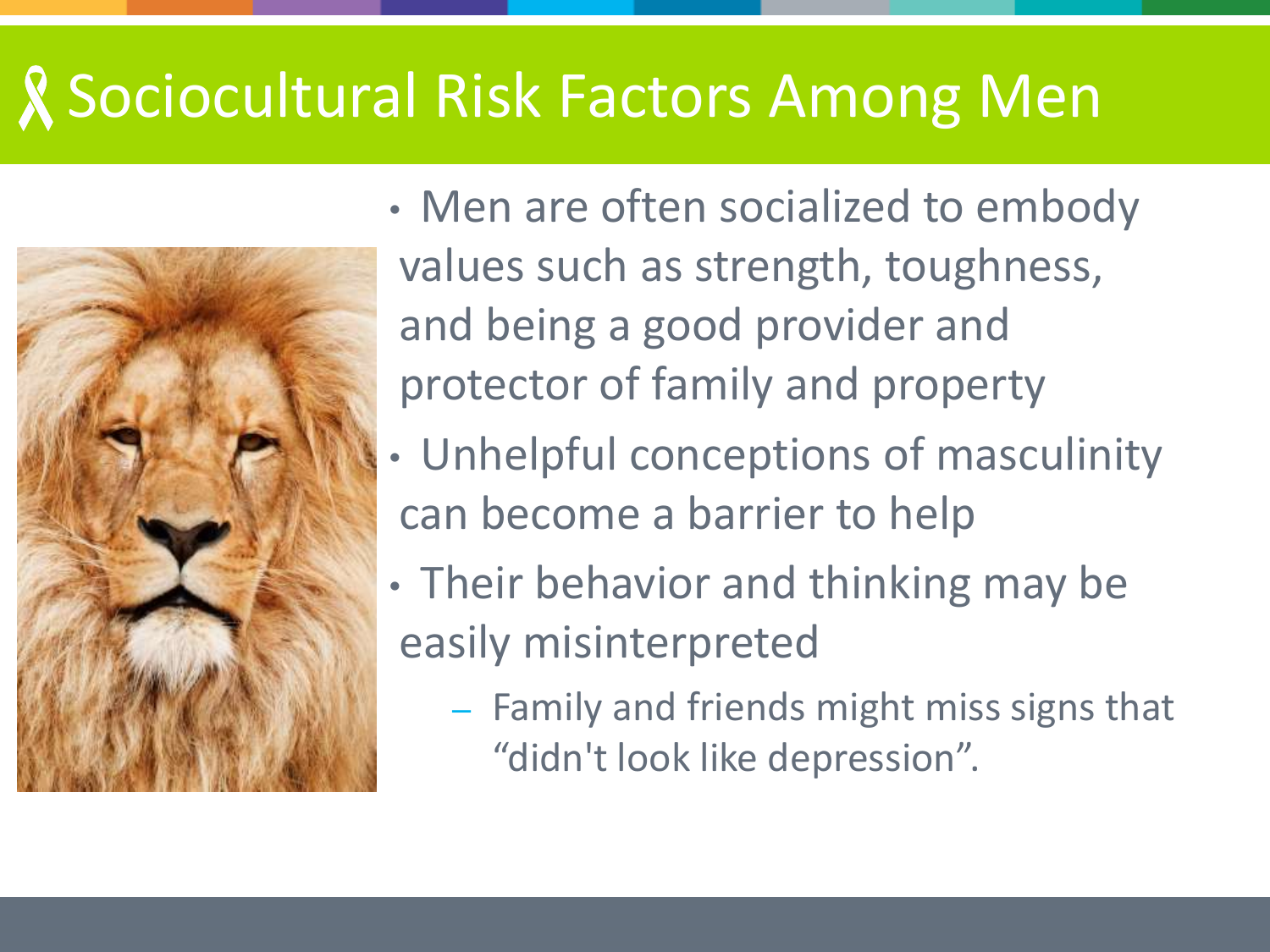#### What Might Depression Look Like in Men?

- Disrupted mood (anger, irritability, changes in sleep and appetite, negative perception of life events)
- Social isolation and coping strategies centered around avoidance (selfmedicating, pushing people away, risktaking)
- Physical symptoms such as sleep issues, fatigue, and chronic pain

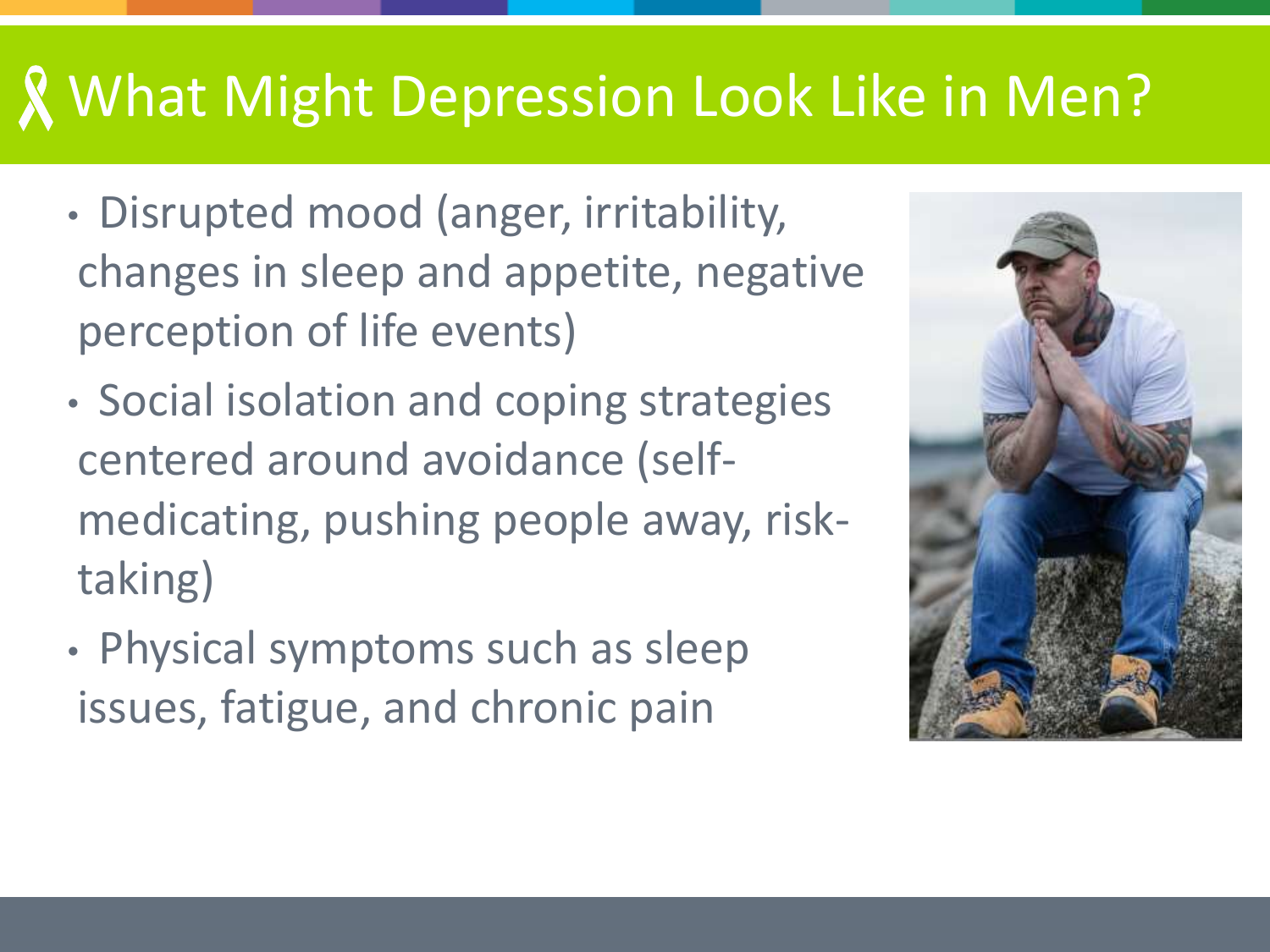### Protective Factors for Men

Factors that may make it LESS likely that a person will consider, attempt, or die by suicide

• Access to effective health and behavioral health care



- Social connectedness and emotional support
- Constructive coping and problem solving skills
- Reasons for living and sense of purpose

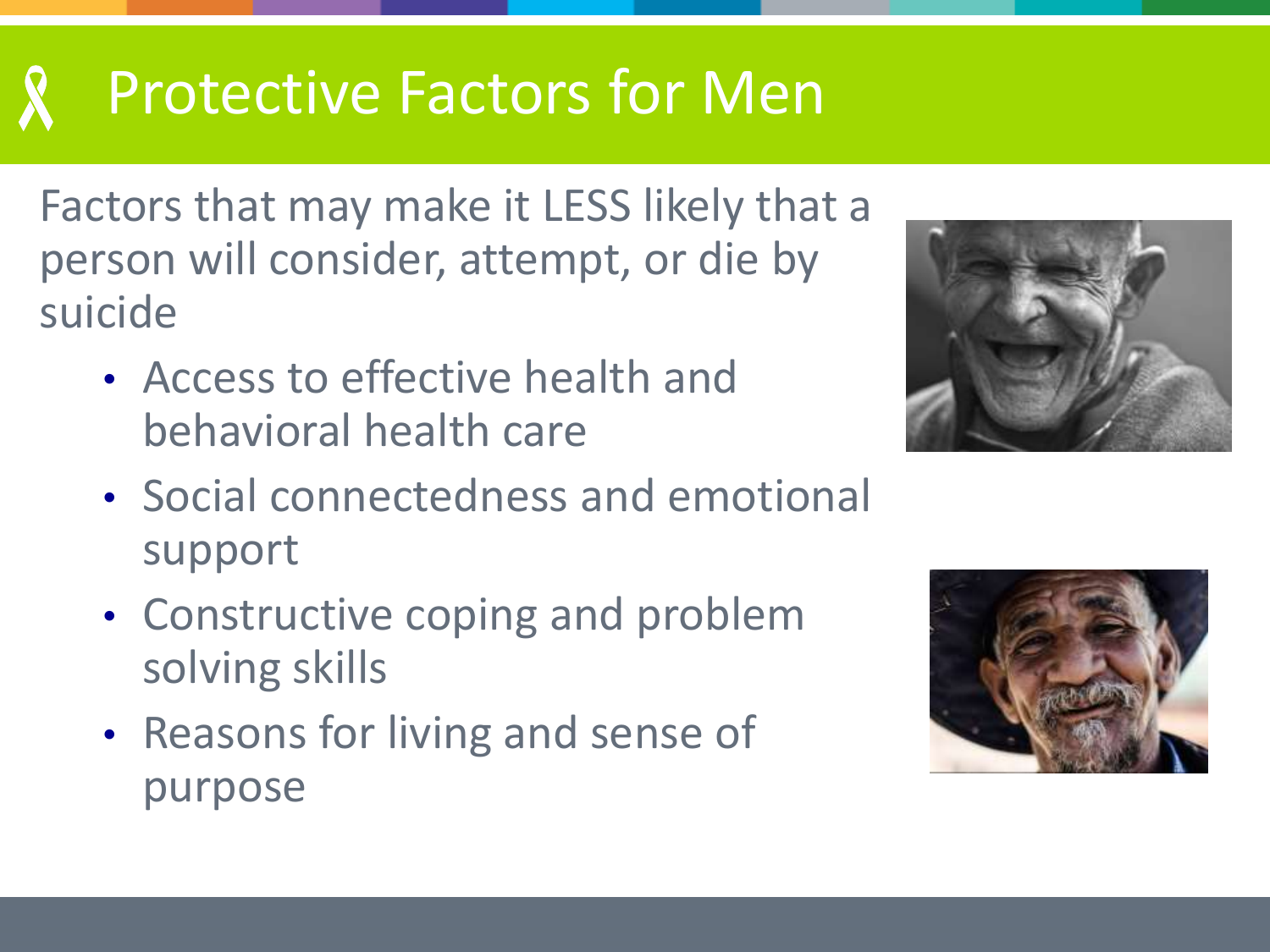# **R** Preventing Suicide in Men

- In a crisis, put as much separation between the individual and highly lethal means as possible.
- Encourage connection with social supports and services that can reduce the burden of life problems.
- Promote resiliency and enhance problem solving and coping skills.
	- Understand how depression and suicidality show up in men
- Support boys and young men to feel more comfortable with their feelings and to reach out when needed.
- Encourage men to act as supports and role models.







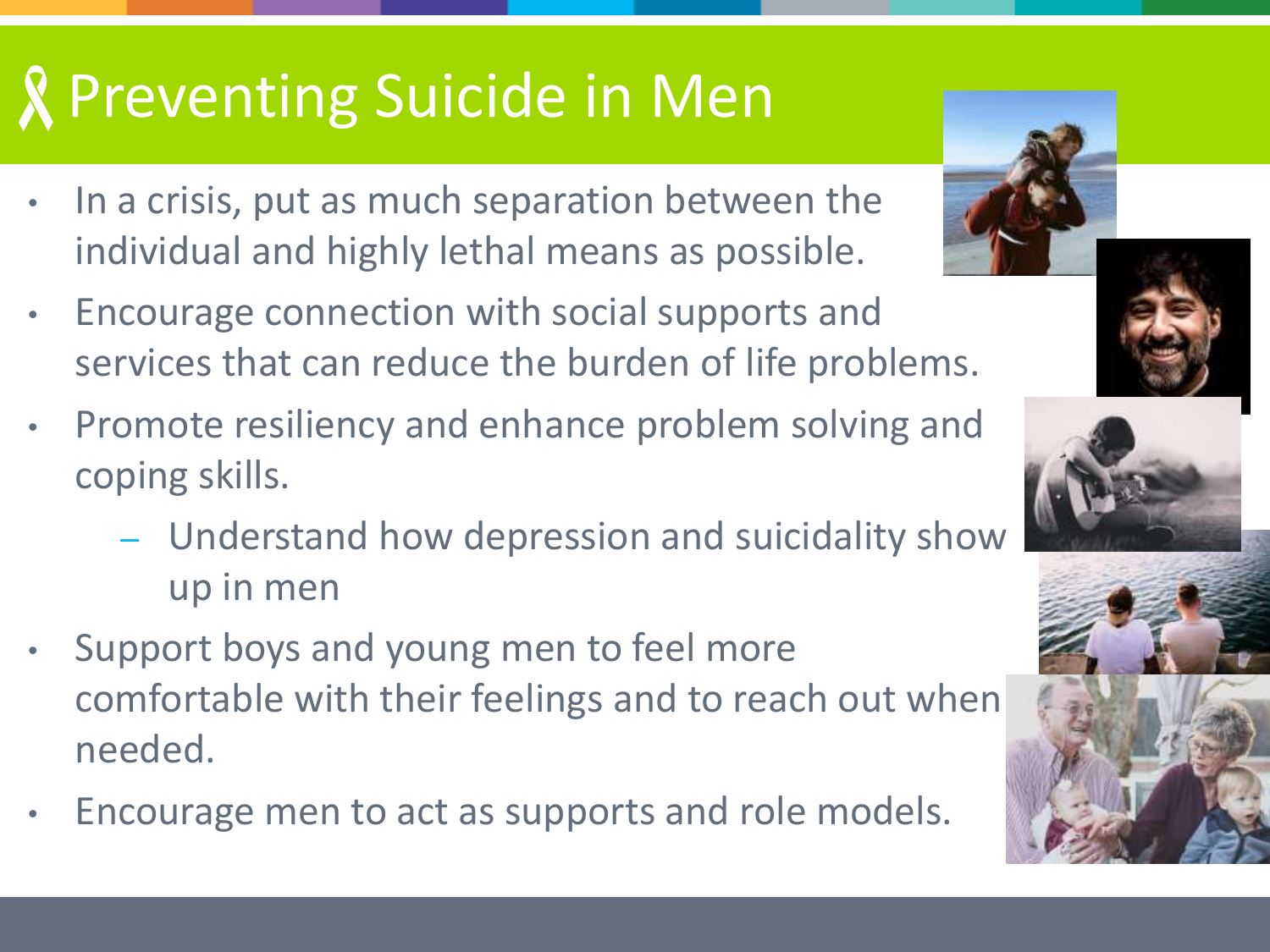# **R** Keys to Prevention

- Employ strategies to reduce access to let during a crisis
	- Firearms, substances
- Engage traditional AND non-traditional partners
	- Recreation, workplace, health care
- Providers and families understand the depression and suicidality for men





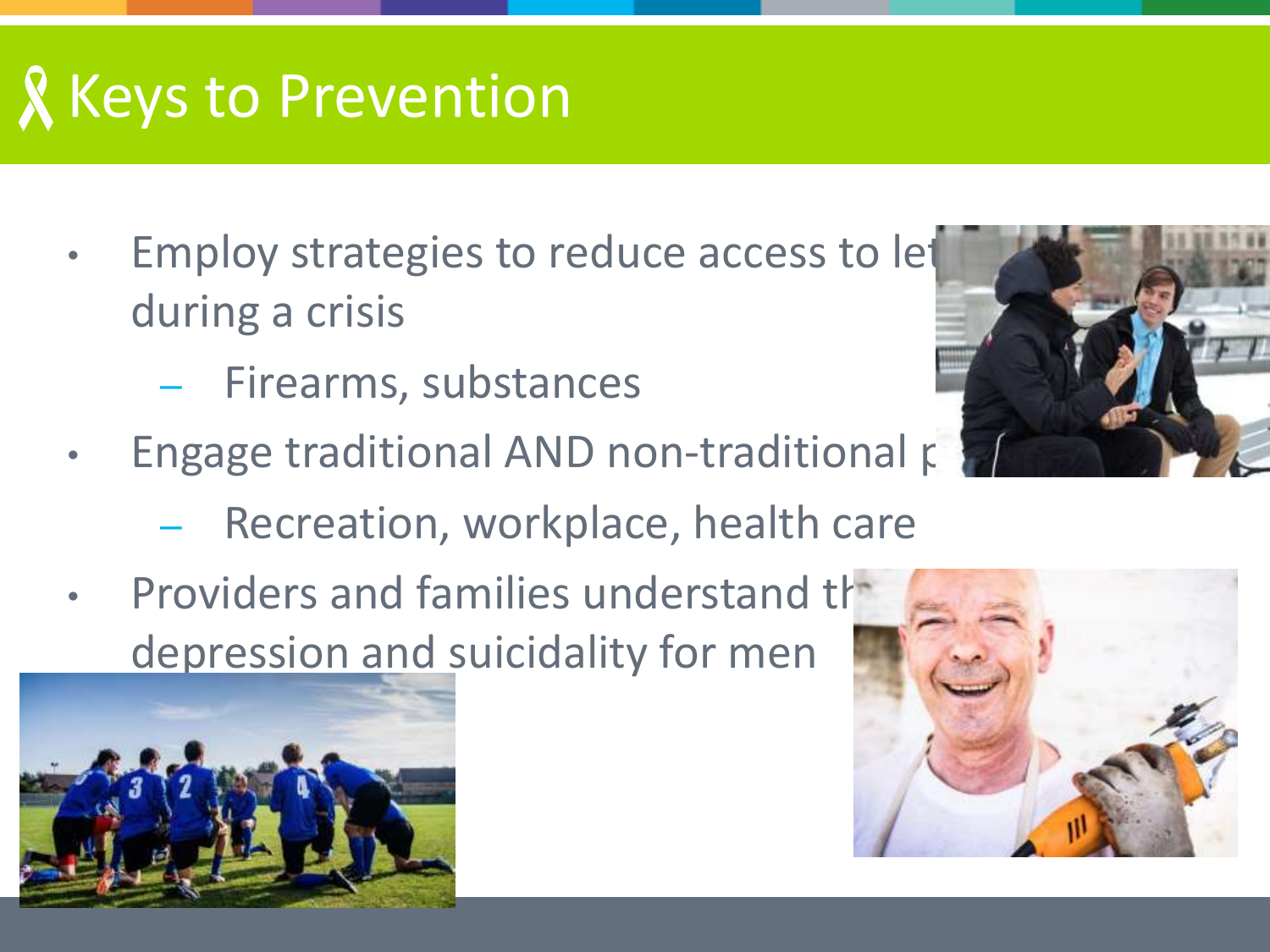#### **& How to Start the Conversation**

There are many ways to have a discussion v someone you are concerned about:



Ask directly about suicide if warning signs are present.

Here are some suggestions for starting the

conversation.

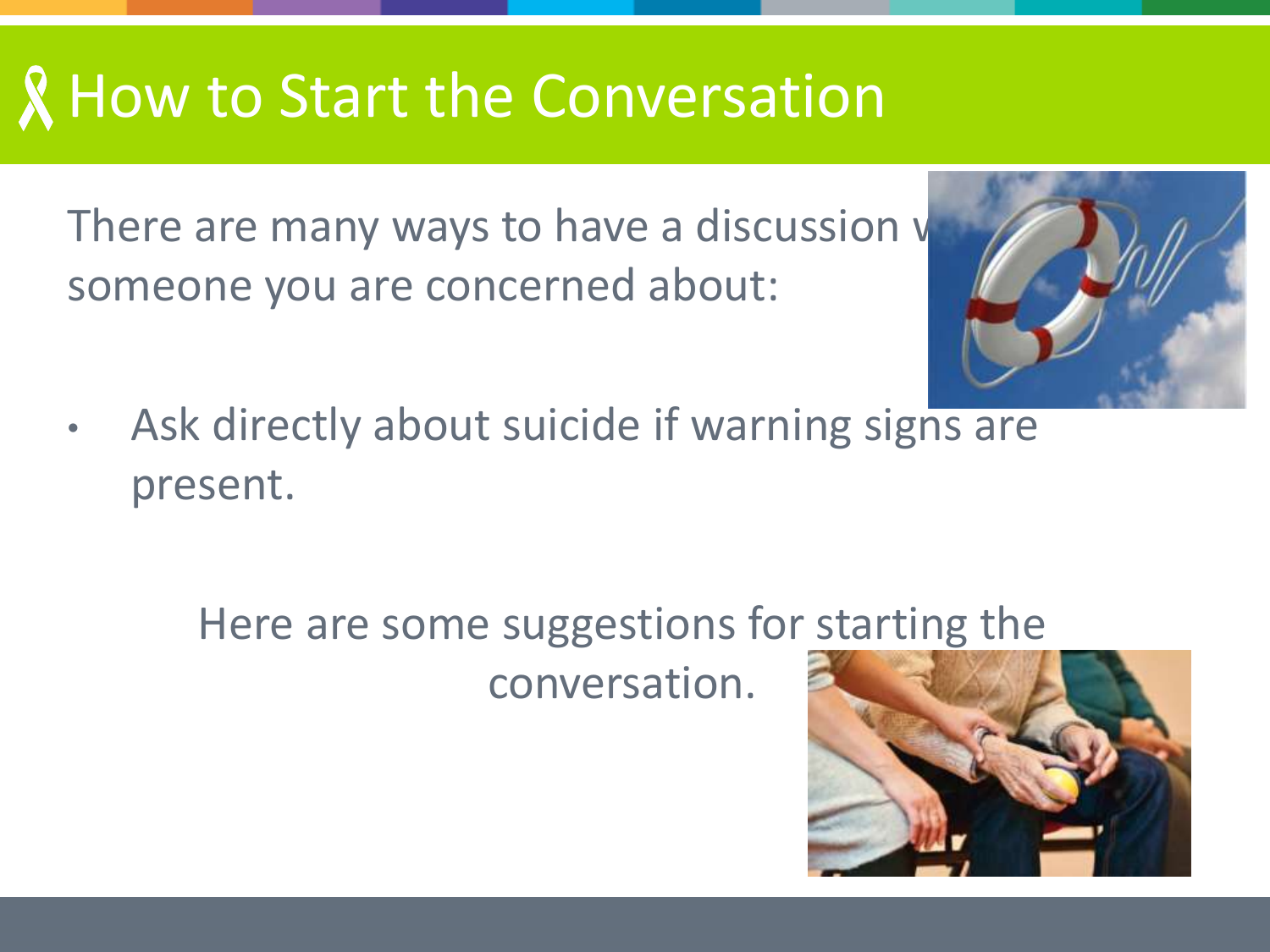#### **Some questions to start the conversation**

- Sometimes, people in your situation lose hope. I'm wondering if you may have lost hope, too?
- Have you ever thought things would be better if you were dead?
- With this much stress, have you ever thought of hurting yourself?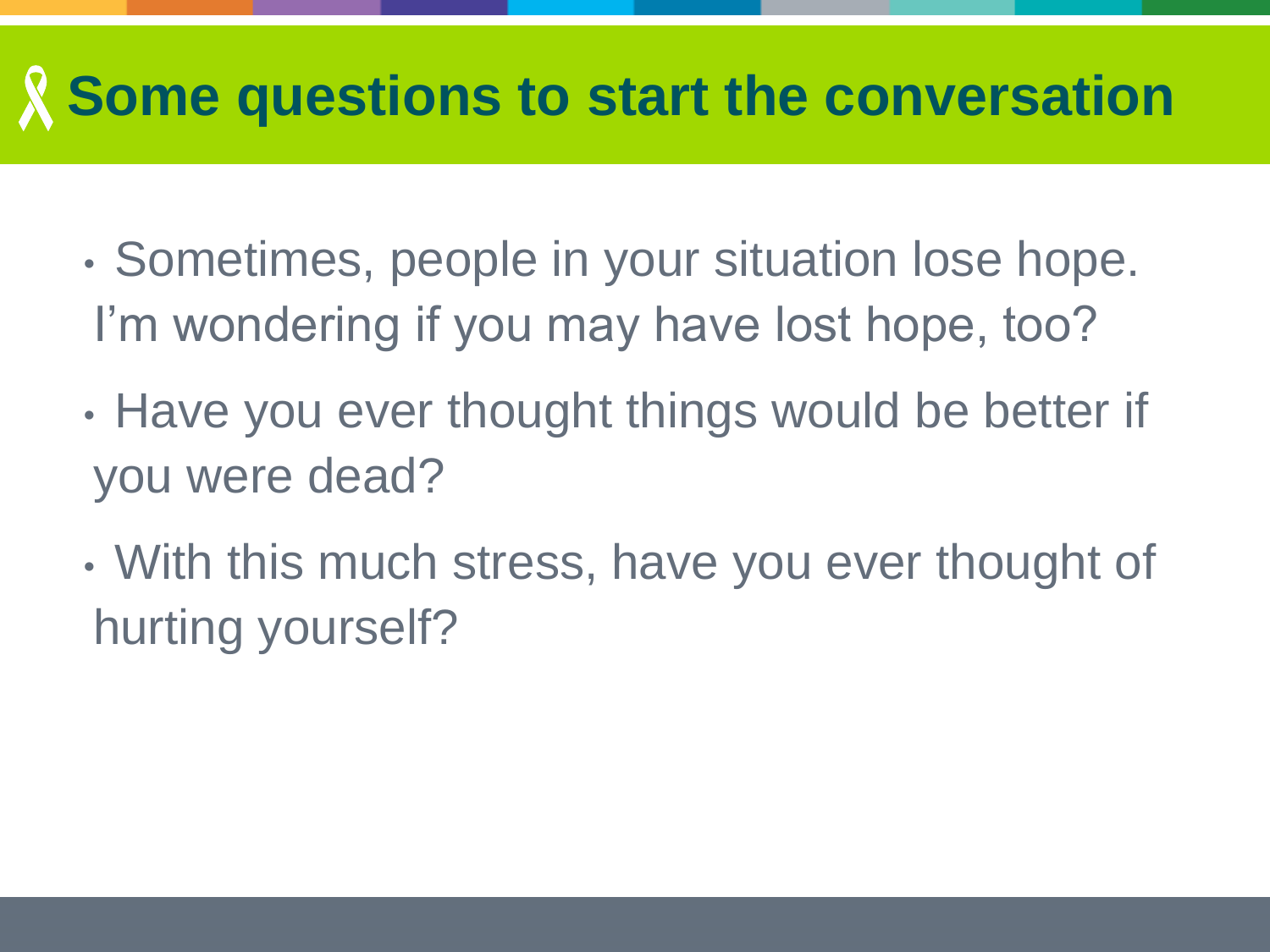### Crisis Support Resources

#### **Suicide Prevention Lifeline**

24/7 hotline, plus chat services www.suicidepreventionlifeline.org

#### **National Suicide Prevention Lifeline**

We can all help prevent suicide. The Lifeline





For older men: **Friendship Line** (Institute on Aging): **(800) 971-0016**  www.ioaging.org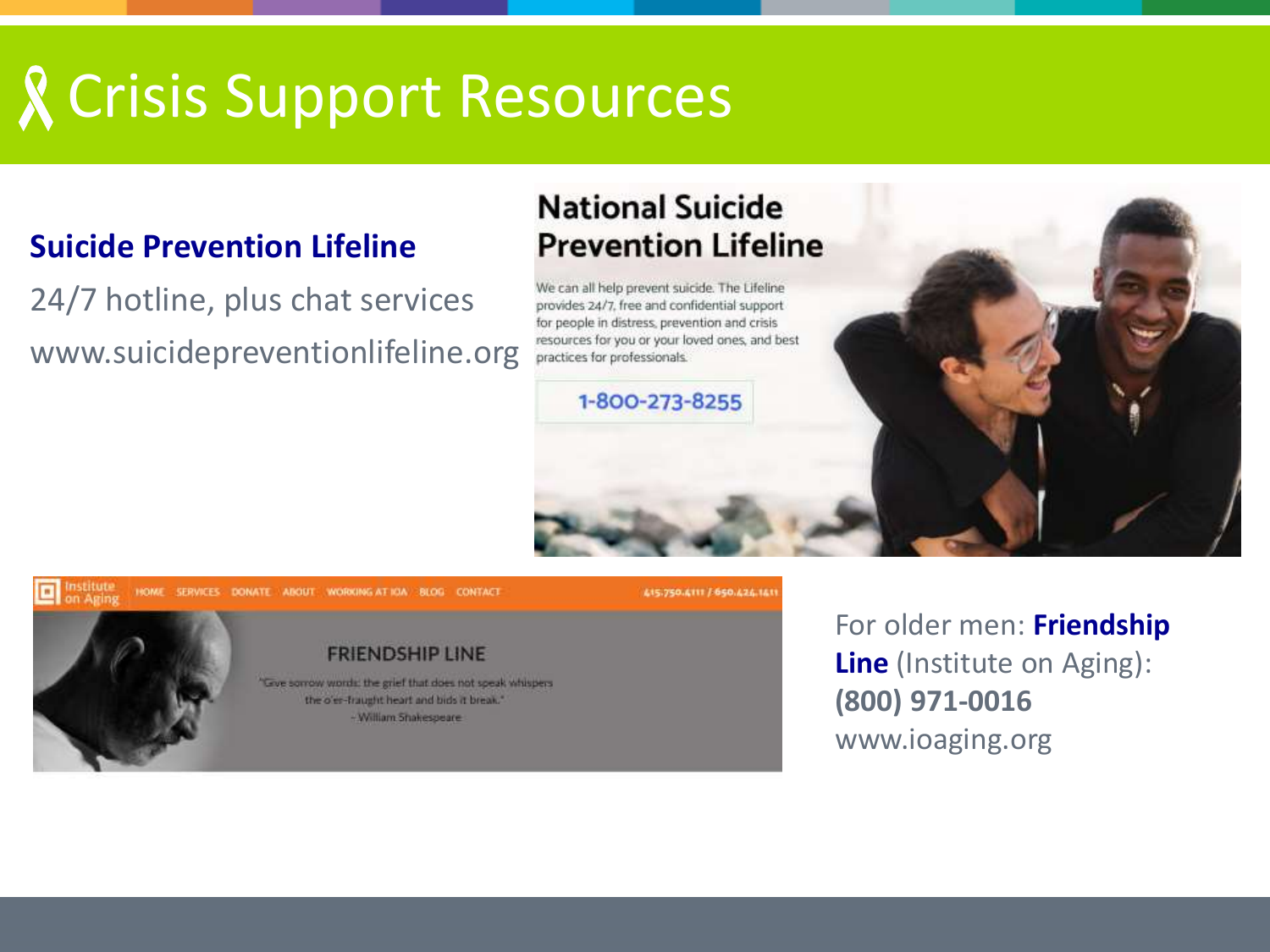### Each Mind Matters Resources

#### **Each Mind Matters**

A wide range of suicide prevention resources are available in the Each Mind Matters Resource Center:

www.EMMResourceCenter.org



www.elsuicidioesprevenible.org www.SuicideisPreventable.org

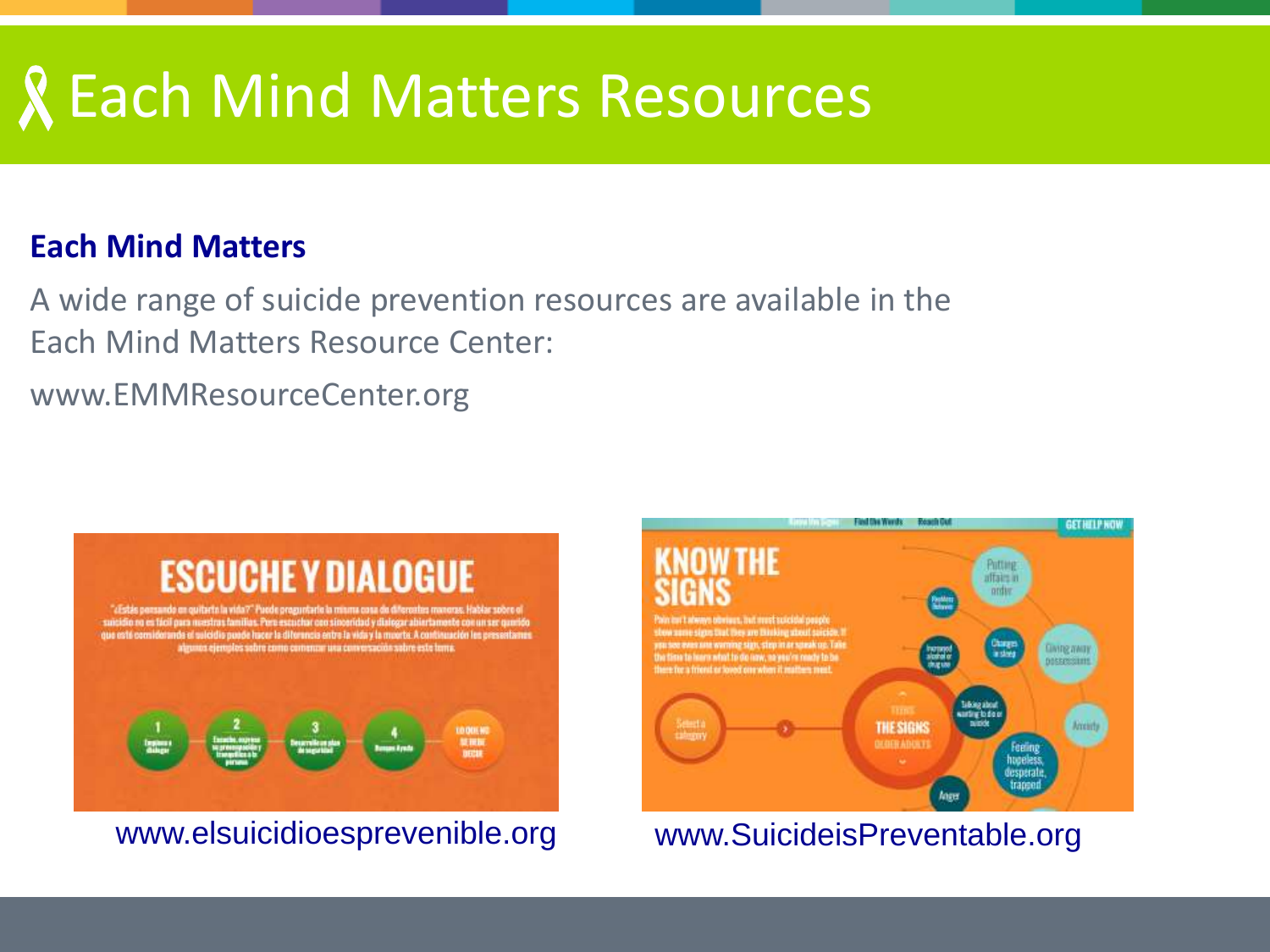# Educational Campaigns



# San Diego: It'sUPtoUS • <http://up2sd.org/men/>





#### Colorado: Man Therapy • <http://mantherapy.org>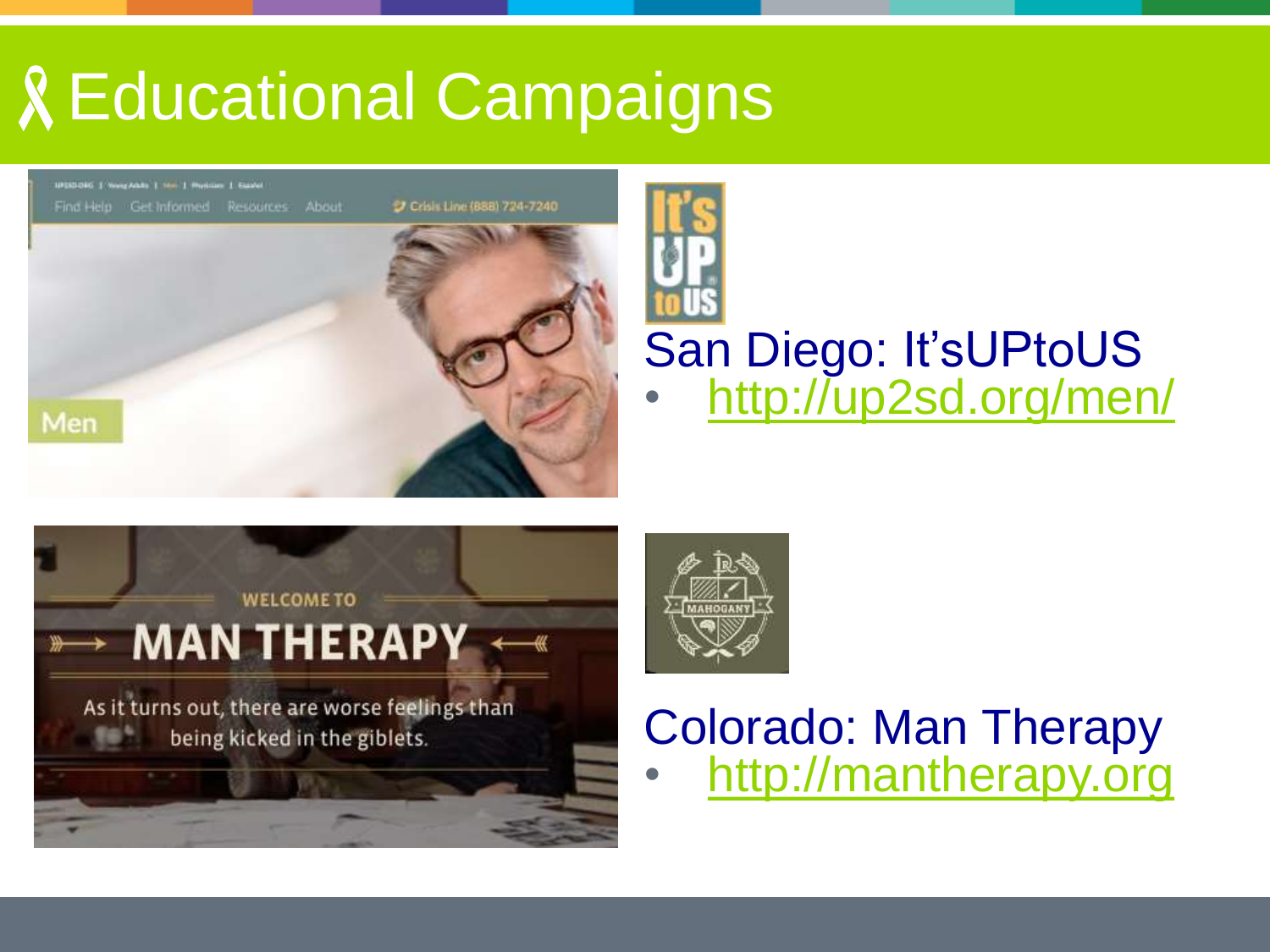### Lethal Means Resources



Online training for Counseling on Access to Lethal Means :http://training.sprc.org/

Harvard School of Public Health Means Matter campaign: https://www.hsph.harvard.edu/meansmatter/

Information on California Gun Violence Restraining Orders: www.SpeakforSafety.org